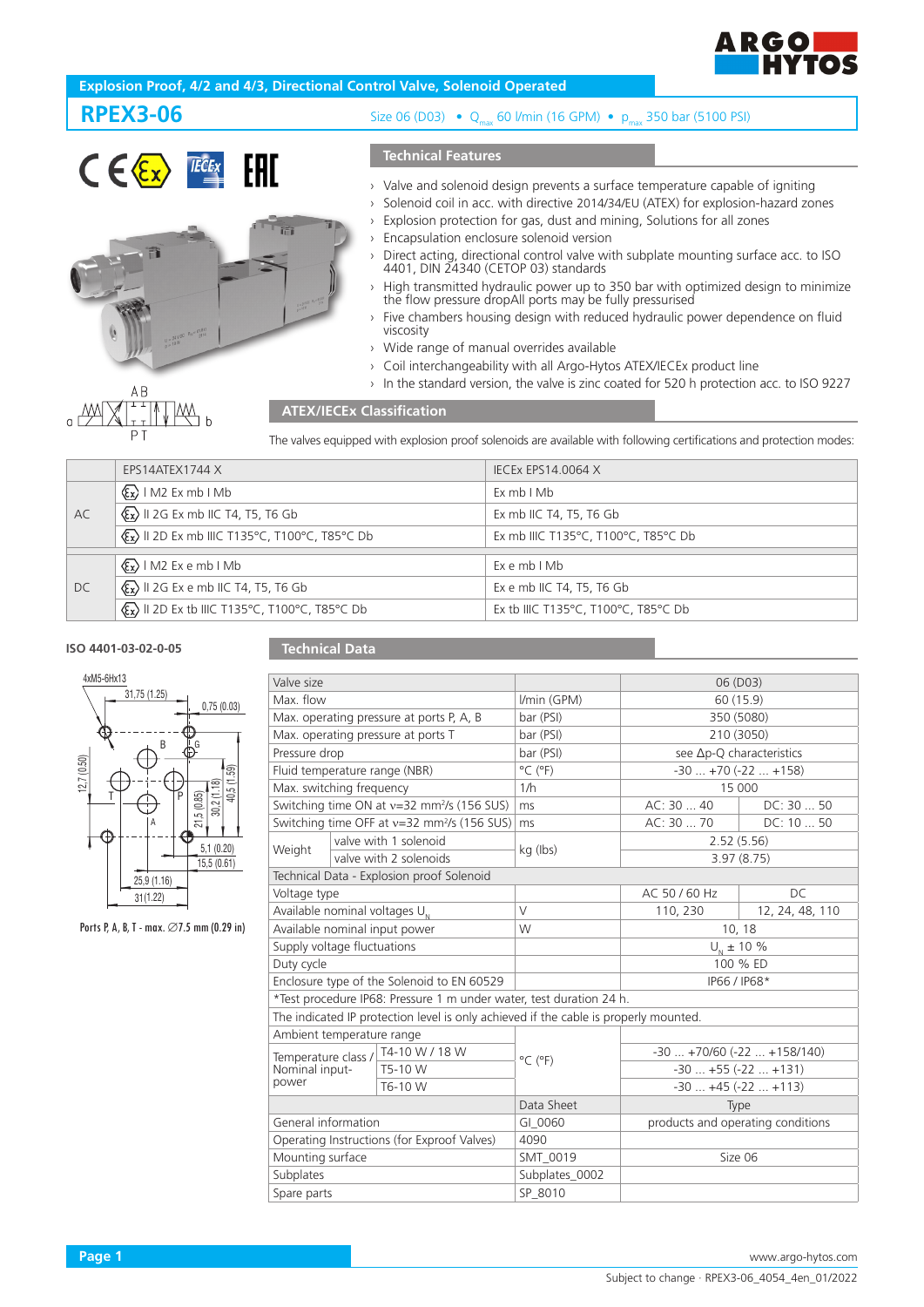



\*\*Coil B4 (18 W) available only in combination with spool **J15**

\*EAEU= Eurasian Economic Union, certificate according to TR TS 012/2011 valid for the Russian Federation, Belarus, Armenia, Kazakhstan and Kyrgyzstan. • Besides the valve versions shown, which are the most frequently used, other special versions are available. Consult our technical department for their identification, feasibility and operating limits. Mounting bolts M5 x 45 ISO 4762 or studs must be ordered separately. Tightening torque is 8.9+1 Nm (6.56+0.7 Ibf.ft).

| <b>Spool Symbols</b> |                                              |                        |                 |                                                             |                                                      |                 |                                                                                                                                                                                        |                               |
|----------------------|----------------------------------------------|------------------------|-----------------|-------------------------------------------------------------|------------------------------------------------------|-----------------|----------------------------------------------------------------------------------------------------------------------------------------------------------------------------------------|-------------------------------|
| <b>Type</b>          | Symbol                                       | Interposition          | <b>Type</b>     | Symbol                                                      | Interposition                                        | <b>Type</b>     | Symbol                                                                                                                                                                                 | Interposition                 |
| Z11                  | A B<br>$\lfloor \cdot \rfloor$<br>√₩,<br>∘∰∘ | Ximinin                | R30             | B<br>А<br>₩<br>7MM<br>$\times$ 1<br>$\sigma$                | $X$ , and $\setminus$                                | Z11             | $MN^{\underline{A} \ \underline{B}}$<br>$V \nabla b$<br>T                                                                                                                              | التتنتنا                      |
| C11                  | ΑB<br>HXM.<br>™،                             | NHEHX                  | A51             | A B<br>TA TAM<br>$\overline{a}$<br>$\overline{r}$<br>/7     | Hil                                                  | X30             | A B<br><b>MVM</b><br>$\sqrt{2}$                                                                                                                                                        | XHIN                          |
| H <sub>11</sub>      | A B<br>TM.<br>−™<br>Ħ                        | XHHHIN                 | Y51             | A B<br>XH <sup>m</sup><br>$\sigma$ $\overline{\phantom{a}}$ | XXX                                                  | C11             | $\text{MN} \begin{array}{ c c } \hline A & B \\ \hline \hline \end{array} \begin{array}{ c c } \hline \multicolumn{3}{ c }{\text{max}} & \multicolumn{3}{ c }{\text{max}} \end{array}$ | HIX                           |
| Y11                  | A B<br>√₩,                                   | XXHXI                  | C51             | A B<br>M۸۳<br>$\overline{C}$<br>$\Box$                      | <u>Nie i d</u><br>Ą.                                 | H <sub>11</sub> | A B<br>МV<br>⊤ ∛ ├─── b                                                                                                                                                                | <b>Hitti V</b>                |
| M21                  | A R<br>ITIPA.<br>$\mathbb{A}^{\mathbb{N}}$   | <b>XHININ</b>          | H <sub>51</sub> | 7M.<br>$X\boxplus$<br>$\sigma$ $\mathbb{Z}$                 | Xihihi                                               | N <sub>1</sub>  | A B<br><b>MITTAT</b><br>$V \rightarrow \rightarrow$                                                                                                                                    | $\sum_{i=1}^n$                |
| N41                  | A R<br>Am '                                  | NHNXX                  | X51             | A B<br>$\mathbb{X}^{\mathbb{M}}$<br>$\sigma$                | NHX                                                  | <b>B71</b>      | A B<br><u>WEILL</u><br>it vi<br>$\tau$ $\neg$ $\Box$                                                                                                                                   | $\sqrt{1 + \frac{1}{2}}$      |
| J15                  | A B<br>ĭ∨<br>$V \nabla b$<br>$\overline{a}$  | $X$ , if $\mathcal{N}$ | Y13             | A B<br><b>MITH</b><br>ᅐᇟ<br>$\pm$ 1 $\pm$ $\pm$ 1<br>ъ      | $11T$<br>ıН<br>$\mathbf{L}$<br>$+ \pi$<br>$1 + \tau$ | V <sub>41</sub> | A B<br>$M^{\perp}/^{\perp}$<br>∕⊤I⊤VIे Tab                                                                                                                                             | $\mathbb{Z}$ idi $\mathbb{Z}$ |

### **Characteristics** measured at  $v = 32$  mm<sup>2</sup>/s (156 SUS)

## **Operating limits**

Ambient temperature 70 °C (158 °F), Voltage U<sub>n</sub> -10 % (24 V DC), Power P<sub>n</sub> 10 W



Operating limits of other than shown versions consult with our technical department. \*Spool J15 is available only with Coil B4 (18 W).

www.argo-hytos.com **Page 2**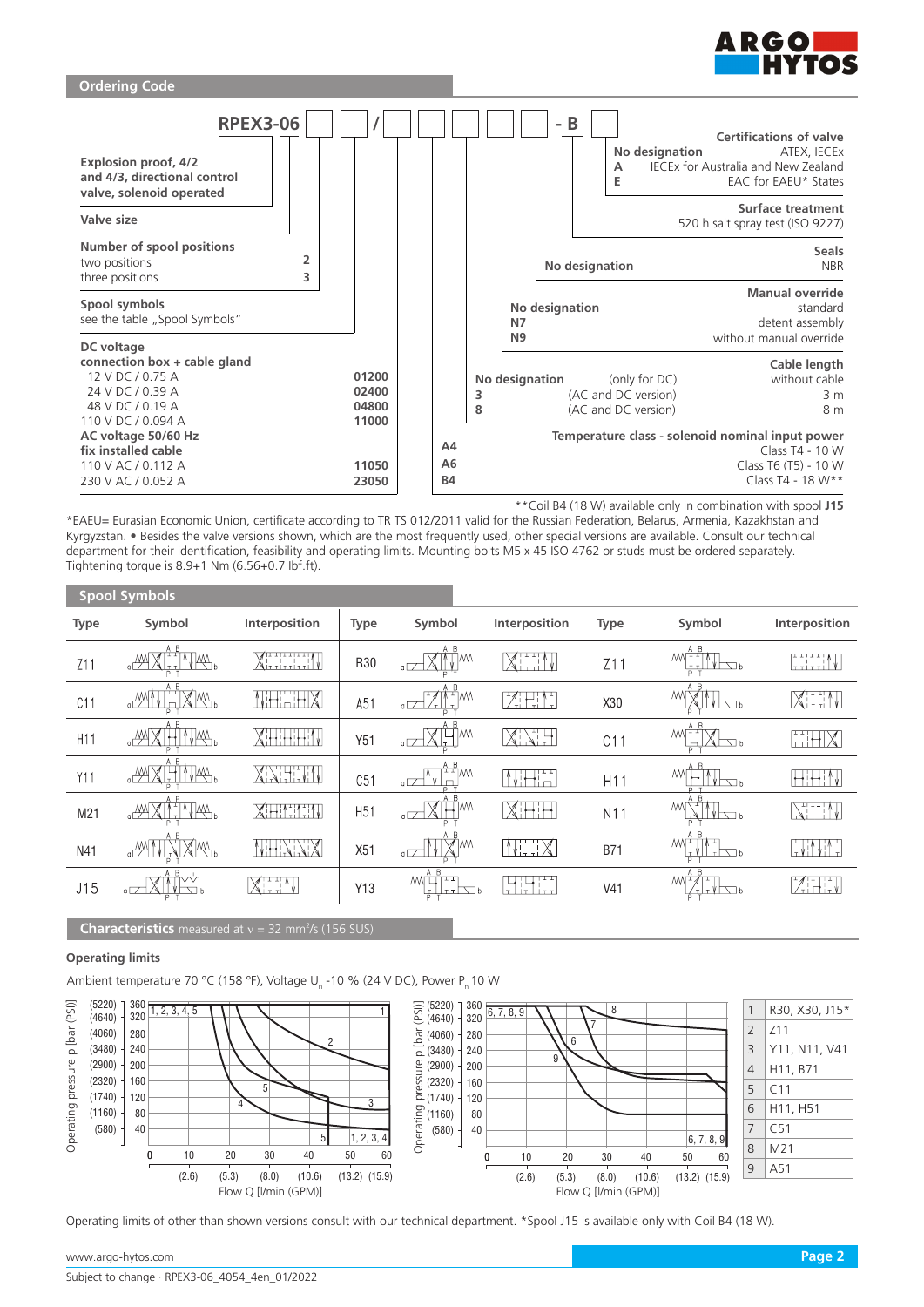

#### **Pressure drop related to flow rate**



Flow Q [l/min (GPM)]

### **Samples of Marking**

## $P\rightarrow A$   $P\rightarrow B$   $A\rightarrow T$   $B\rightarrow T$   $P\rightarrow T$   $P\rightarrow A$   $P\rightarrow B$   $A\rightarrow T$   $B\rightarrow T$   $P\rightarrow T$  $Z11, 115*$  $J_{15*}$  1 |1 |2 |2 | | | |1 |1 |1 |1 |1 C11 3 3 3 4 2 R30 1 1 2 2 H11 1 1 1 2 2 X30 1 1 2 2 B71 1 1 2C51 3 4 2 2A51 1 1 2H11 1 1 1 2 2 2H51 1 2 1 3M21 1 6 1 1

\*Spool J15 available only with solenoid B4 (18 W)

# **Marking of solenoid**







p

## **Group I (mining)**

| ☜<br>M <sub>2</sub><br>Ex e mb<br>Mb                                                     | ATEX mark of conformity to the 2014/34/EU directive and to the technical norms.<br>Group I for mines<br>High protection - equipment category<br>Type of protection: e - increased safety, mb - encapsulated<br>Gas group (Methane)<br>Equipment protection level - High level protection for explosive atmosphere                                                                                                                                                                                                                                                                                                                                                                                                                             |
|------------------------------------------------------------------------------------------|-----------------------------------------------------------------------------------------------------------------------------------------------------------------------------------------------------------------------------------------------------------------------------------------------------------------------------------------------------------------------------------------------------------------------------------------------------------------------------------------------------------------------------------------------------------------------------------------------------------------------------------------------------------------------------------------------------------------------------------------------|
| <b>Group II</b>                                                                          |                                                                                                                                                                                                                                                                                                                                                                                                                                                                                                                                                                                                                                                                                                                                               |
| ☜<br>II 2G<br>II 2D<br>Ex e mb<br>Ex tb<br>IIC.<br>IIIC<br>T6/T4<br>T85/T135<br>Gb<br>Db | ATEX mark of conformity to the 2014/34/EU directive and to the technical norms.<br>Solenoid for surface plants with Gas and Vapors environment for zones 1 and 2.<br>Solenoid for surface plants with Dust environment for zones 21 and 22.<br>Type of protection: e - increased safety, mb - encapsulated<br>Type of protection: tb - protection by enclosure<br>Equipment suitable for substances (gas) of all group<br>Equipment suitable for all kinds of dust<br>Temperature class (maximum solenoid surface temperature)<br>Maximum solenoid surface temperature<br>Equipment protection level - High level protection for explosive Gas atmosphere<br>Equipment protection level - High level protection for explosive Dust atmosphere |